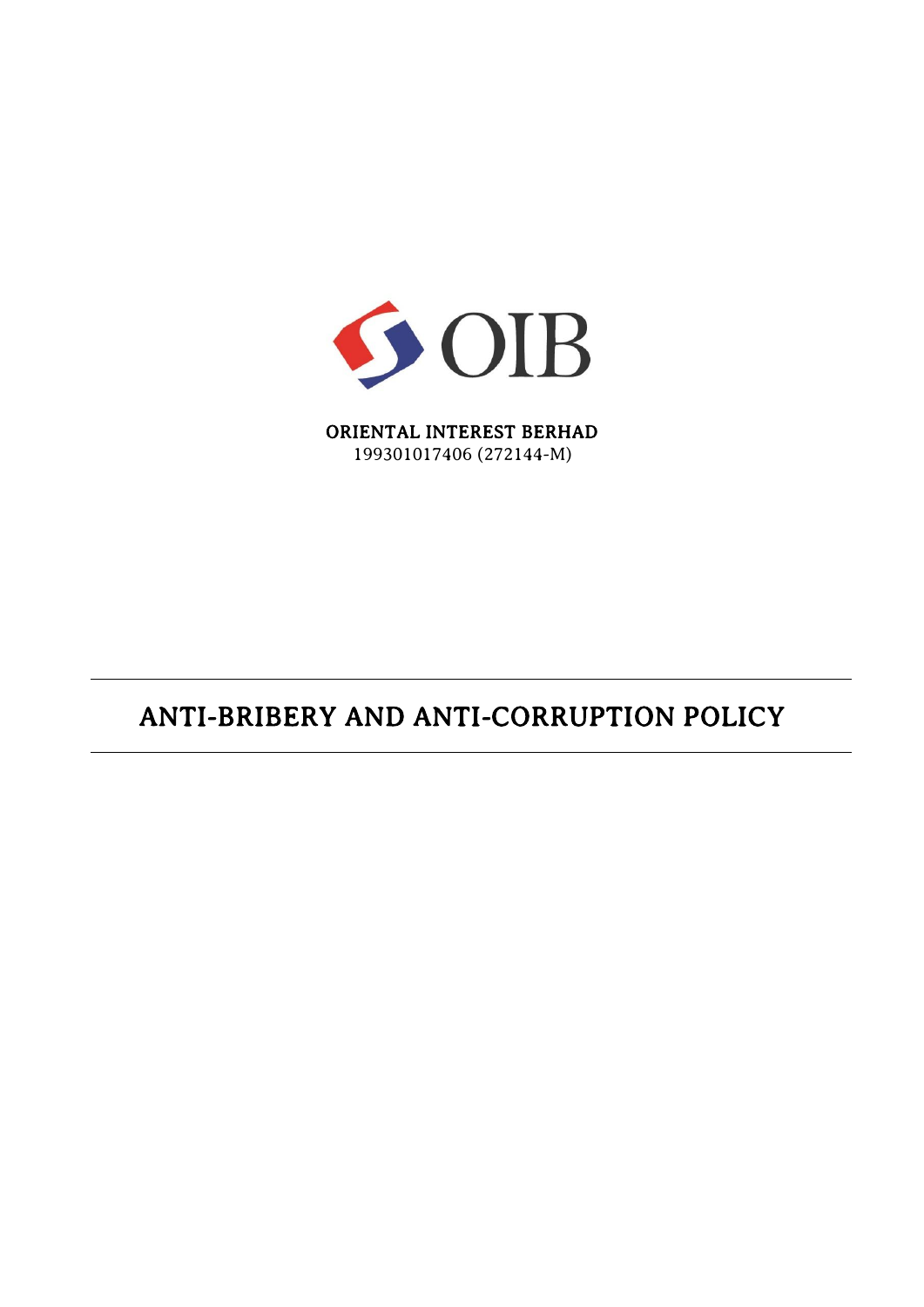

## 1. Introduction

Oriental Interest Berhad and its subsidiaries ("OIB Group" or "the Group") has adopted zero tolerance policy against all forms of bribery and corruption. The Group is committed to conducting its business ethically and in compliance with all laws and regulations including the Malaysian Anti-Corruption Commission Act 2009 and the Malaysian Anti-Corruption (Amendment) Act 2018 (collectively "the MACC Act"). The Anti-Bribery and Anti-Corruption Policy (hereinafter referred to as "this Policy") is in line with the core principles set out in the Group's Code of Ethics and Conduct.

This Policy is not intended to provide definitive answers to all questions regarding bribery and corruption. Rather, it serves as a guidance to the employees on how the Group combats bribery and corruption in tandem with the Group's commitment to lawful and ethical behavior whilst strengthening the trust of stakeholders and shareholders.

According to the MACC Act, bribery and corruption are criminal offences and the legal consequences include fine of not less than ten times the sum or value of gratification which is the subject matter of the offence or one million, whichever is higher, and/or imprisonment of up to twenty (20) years. A commercial organisation commits an offence if an associated person corruptly gives any gratification with intent to obtain or retain business or an advantage in the conduct of business, for the commercial organisation. "Gratification" means:

- (a) money, donation, gift, loan, fee, reward, valuable security, property or interest in property being property of any description whether movable or immovable, financial benefit, or any other similar advantage;
- (b) any office, dignity, employment, contract of employment or services, and agreement to give employment or render services in any capacity;
- (c) any payment, release, discharge or liquidation of any loan, obligation or other liability, whether in whole or in part;
- (d) any valuable consideration of any kind, any discount, commission, rebate, bonus, deduction or percentage;
- (e) any forbearance to demand any money or money's worth or valuable thing;
- (f) any other service or favour of any description, including protection from any penalty or disability incurred or apprehended or from any action or proceedings of a disciplinary, civil or criminal nature; whether or not already instituted, and including the exercise or the forbearance from the exercise of any right or any official power or duty; and
- (g) any offer, undertaking or promise, whether conditional or unconditional, of any gratification within the meaning of any of the preceding paragraphs (a) to (f).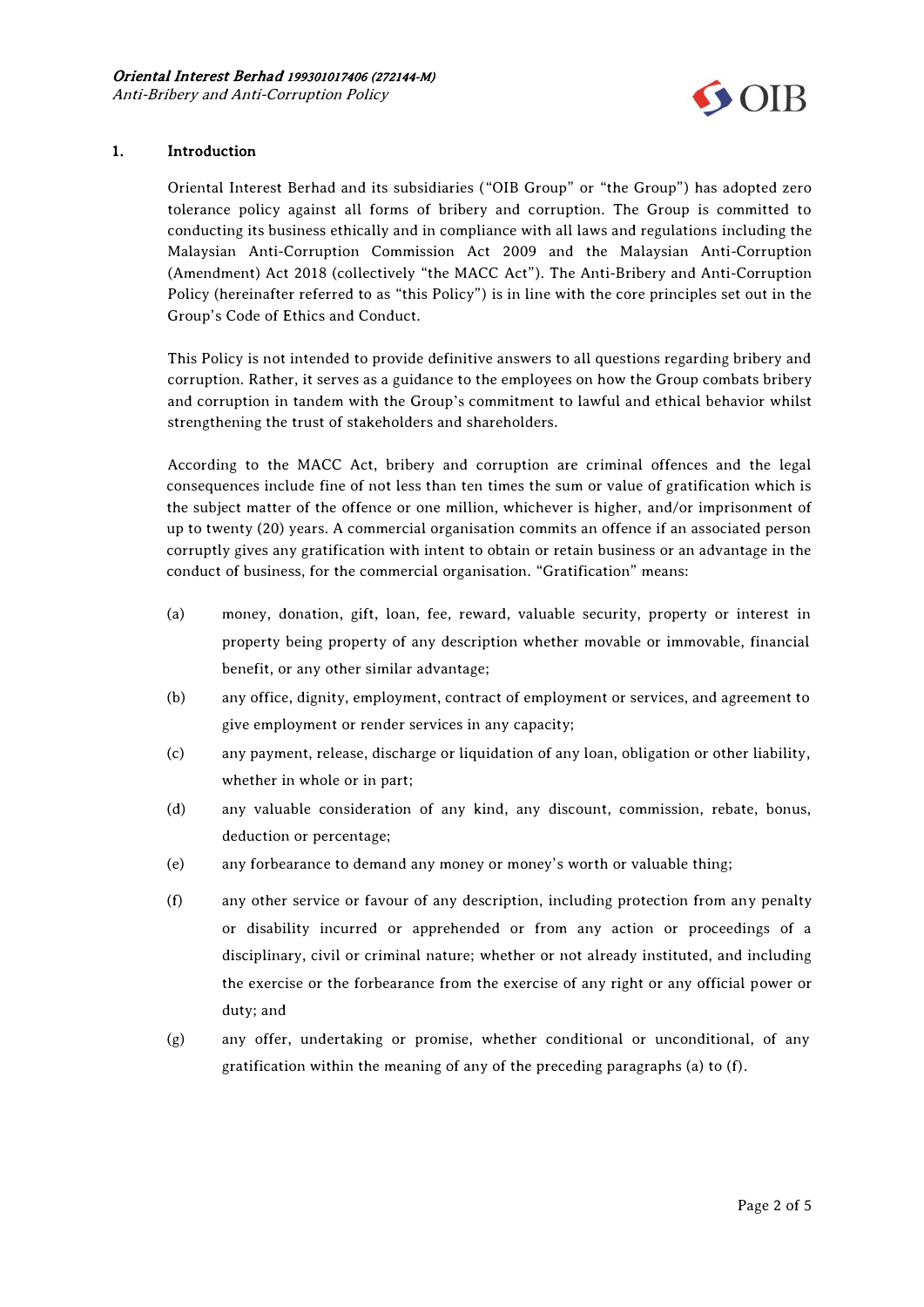

## 2. Scope

This Policy is applicable to anyone who is employed by or work at OIB Group (whether fulltime, probationary, part-time, contract or interns) and directors (executive and non-executive). It is also applicable OIB Group's dealing with third parties which include customers, contractors, sub-contractors, consultants, suppliers, vendors, solicitors, agents, joint venture partners, introducers/government intermediaries and service providers of any kind performing work or services, for or on behalf of the Group. Associated companies are encouraged to adopt these or similar principles and standards.

#### 3. Guidelines

#### 3.1 Gifts and Hospitality

- 3.1.1 OIB Group does not solicit gifts, hospitality and favours of any value from any person, nor does the Group act in a manner that would place any person in a position where he may feel obligated to make a gift or provide hospitality or a favour to the Group and/or any associated person in order to do business or continue to do business with the Group.
- 3.1.2 However, OIB Group advocates the use of good judgement when giving or receiving gifts and hospitality in the course of the Group's business activities. Corporate gifts, festive or ceremonial gifts may be given or received provided it is in compliance with the law and must be in accordance with the Group's Policy such as the following:
	- i. Right purpose and intention;
	- ii. Reasonably valued;
	- iii. Infrequent in nature;
	- iv. Transparent and documented;
	- v. Must not have the ability to influence or gain improper advantages.

#### 3.2 Facilitation Payments

- 3.2.1 Facilitation payment can be defined as any payment made to public or government officials with the intention to smoothen a process or expedite the routine or administrative duty or governmental transactions which the payer is in general entitled. It can also be any sort of benefits with the intention to influence them in their duties. Offering, promising or requesting facilitation payments is just as prohibited as actually paying facilitation payments.
- 3.2.2 OIB Group adopts a strict stance that disallows facilitation payment of any nature. In Malaysia, facilitation payment is illegal and is seen as a form of corruption. Therefore, facilitation payments are strictly prohibited under this Policy.
- **3.2.3** Despite its strict policy on facilitation payments, the Group recognises that, there may be occasion where the employee is forced to make facilitation payments if his safety is at stake. Under these circumstances, the employee must immediately report the incident to Chief Executive Officer or in his absence, the Chief Financial Officer of the Group for the necessary action to be taken.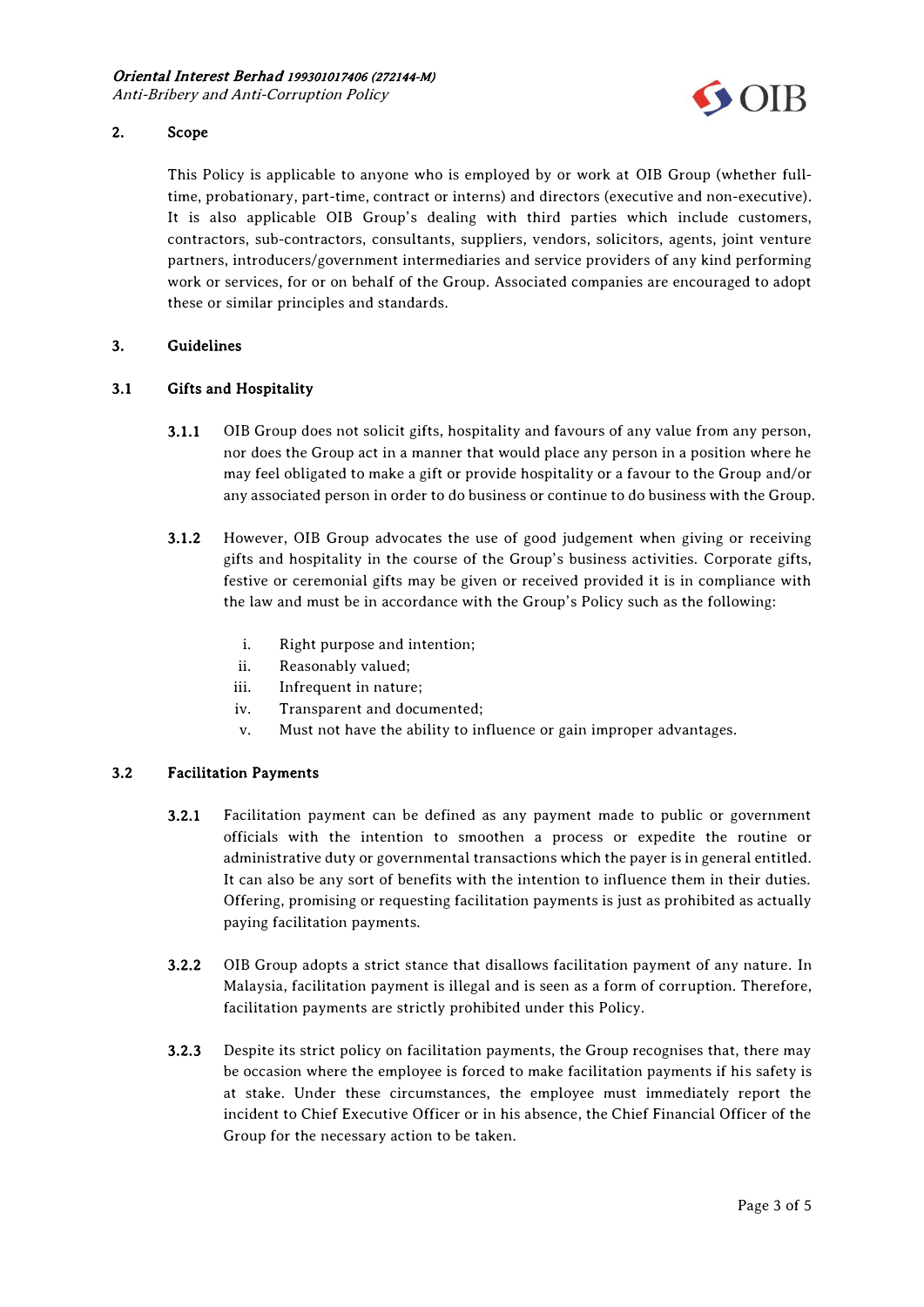

3.2.4 Any person who has any suspicion and concern regarding any such payments made to any director or employee of the Group should raise his concern to the Chairman of the Audit Committee of OIB Group or through the Whistleblowing channel if he wishes to do so anonymously.

### 3.3 Political Contributions

- 3.3.1 No contributions, whether in cash, donation or by any other means shall be made to support any political parties or candidates so as to avoid any perception that such payments are being made as an attempt to gain an improper business advantage.
- 3.3.2 Directors and employees may participate in political activities or make their own personal political contributions in their own individual capacity with their own fund. However, no reimbursement will be made for their personal political contributions. Their individual political views and actions are personal and are not representative of OIB Group.

#### 3.4 Donations and Sponsorships

- 3.4.1 OIB Group will only provide donations and sponsorships to non-political organisations through legal and proper channels. Such donations and sponsorships must be made in good faith without any expectation of a reciprocal benefit or to influence the outcome of a business decision or cause others to perceive it as such.
- 3.4.2 All donations and sponsorships must be approved in accordance with standard operating procedures. For donations and sponsorships that allow the display of the Group's brand name and logo, it shall be treated as advertising and promotional expenses incurred in the ordinary course of the Group's business.

#### 3.5 Internal Audit

- 3.5.1 OIB Group's internal audit function is performed in-house by the Internal & Compliance Department that provide assurance to the ARMC that OIB Group is operating effectively in preventing and detecting fraud and bribery, and to provide a deterrent to any potentially corrupt personnel.
- 3.5.2 The internal audit is to be carried out based on risk-based approach on a quarterly basis on significant risks identified together with proposed strategies and plans to address them. After deliberation, the ARMC will report to the Board of Directors for consideration on the adequacy of the proposed approach to manage the risks identified by internal auditors.

#### 3.6 Record-keeping

3.6.1 All accounts, invoices, letters, agreements, and other documents relating to transactions and dealings between OIB Group and external parties shall be maintained and kept with accuracy and completeness.